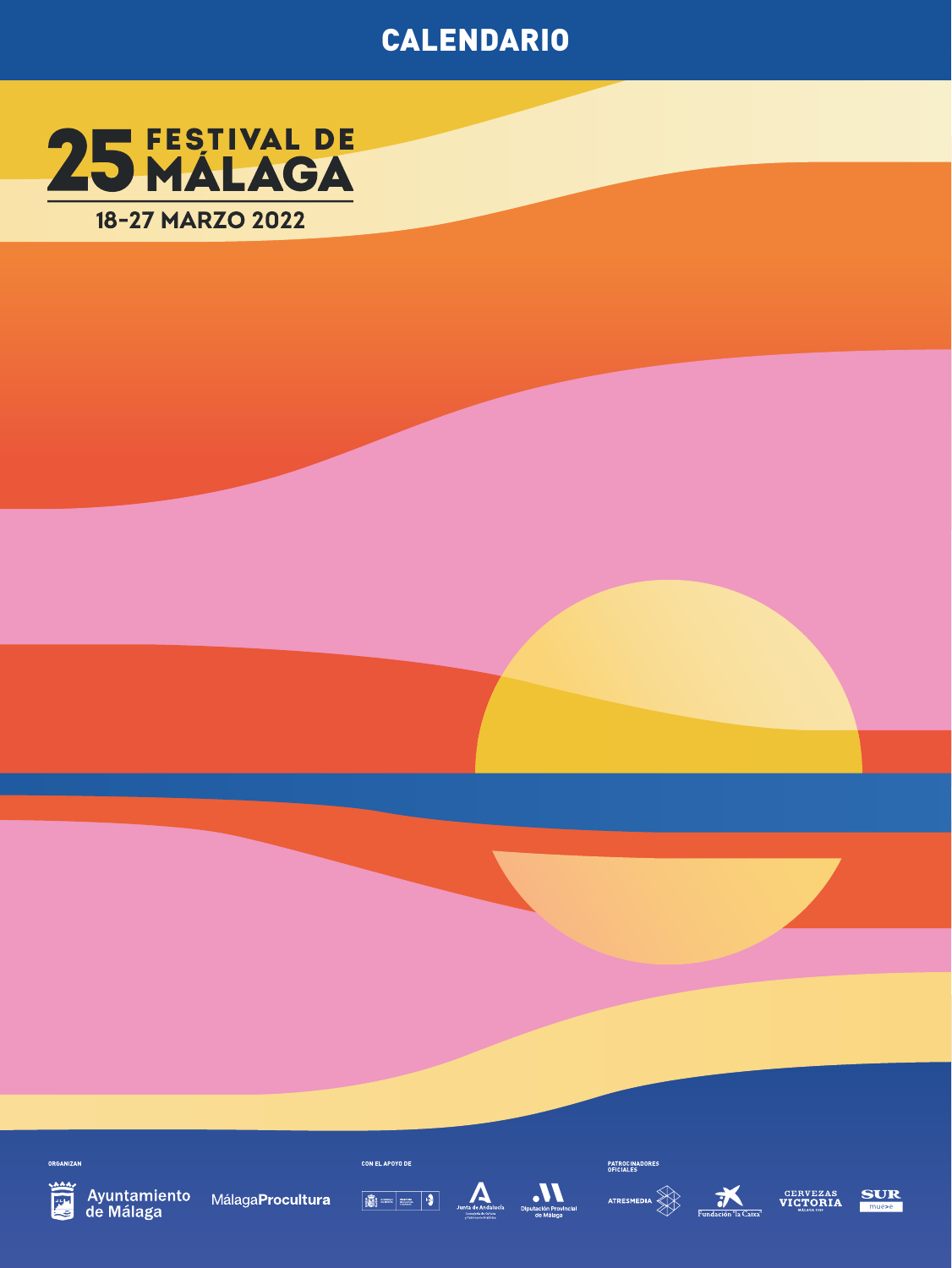## LARGOMETRAJES SECCIÓN OFICIAL

|                                                                                                           | $y_18$   | <b>S19</b>             | <b>D20</b>               | L21                      | M22                    | X23                      | J24                      | <b>V25</b>               | <b>S26</b>                           |
|-----------------------------------------------------------------------------------------------------------|----------|------------------------|--------------------------|--------------------------|------------------------|--------------------------|--------------------------|--------------------------|--------------------------------------|
| PREMIO CIUDAD DEL PARAÍSO /<br><b>CÓDIGO EMPERADOR /</b><br><b>GALA DE INAUGURACIÓN</b>                   | 20:00 MC |                        |                          |                          |                        |                          |                          |                          |                                      |
| <b>EL TEST</b>                                                                                            |          | 17:50 TC<br>22:45 ALB1 | 16:30 ALB4               |                          |                        |                          |                          |                          |                                      |
| <b>ALCARRÀS (VOSE) (FUERA DE CONCURSO)</b>                                                                |          | 20:20 TC               | 18:30 ALB4<br>22:45 ALB1 |                          |                        |                          |                          |                          |                                      |
| <b>CANALLAS</b>                                                                                           |          | 22:50 TC               | 16:00 ALB1<br>20:30 ALB4 |                          |                        |                          |                          |                          |                                      |
| <b>THE GIGANTES (VOSE)</b>                                                                                |          |                        | 16:00 TC                 | 16:00 ALB2<br>16:30 ALB4 |                        |                          |                          |                          |                                      |
| <b>BIZNAGA DE HONOR /</b><br>GOYA 3 DE MAYO +<br><b>CINCO LOBITOS</b>                                     |          |                        | 19:00 TC                 |                          |                        |                          |                          |                          |                                      |
| <b>CINCO LOBITOS</b>                                                                                      |          |                        |                          | 16:00 ALB1<br>22:30 ALB2 |                        |                          |                          |                          |                                      |
| PREMIO MÁLAGA /<br><b>LA CIMA</b>                                                                         |          |                        | 22:30 TC                 | 22:45 ALB1 16:00 ALB2    |                        |                          |                          |                          |                                      |
| A MÃE (LA MADRE) (VOSE)                                                                                   |          |                        |                          | 16:00 TC                 | 16:30 ALB4 16:00 ALB2  |                          |                          |                          |                                      |
| <b>LO INVISIBLE</b>                                                                                       |          |                        |                          | 19:00 TC<br>20:30 ALB4   | 22:45 ALB1             |                          |                          |                          |                                      |
| <b>LLEGARON DE NOCHE</b>                                                                                  |          |                        |                          | $21:45$ TC               | 16:00 ALB1             |                          |                          | 22:30 ALB2               |                                      |
| <b>UTAMA</b>                                                                                              |          |                        |                          |                          | 16:00 TC<br>20:30 ALB4 | 22:30 ALB2               |                          |                          |                                      |
| <b>MENSAJES PRIVADOS</b>                                                                                  |          |                        |                          |                          | 19:00 TC               | 16:00 ALB1<br>20:45 ALB2 |                          |                          |                                      |
| <b>PREMIO RICARDO FRANCO /</b><br>ALMOST IN LOVE (ÁMAME)                                                  |          |                        |                          |                          | $21:45$ TC             | 16:00 ALB4<br>22:45 ALB1 |                          |                          |                                      |
| <b>CADEJO BLANCO</b>                                                                                      |          |                        |                          |                          |                        | 16:00 TC<br>20:30 ALB4   | 22:45 ALB1               |                          |                                      |
| <b>MI VACÍO Y YO</b>                                                                                      |          |                        |                          |                          |                        | $21:45$ TC               | 16:00 ALB1<br>20:30 ALB2 |                          |                                      |
| <b>LIBRE</b>                                                                                              |          |                        |                          |                          |                        |                          | 16:00 TC<br>20:30 ALB2   |                          | 22:30 ALB2                           |
| <b>NOSALTRES NO ENS MATAREM</b><br>AMB PISTOLAS (NOSOTROS NO NOS<br><b>MATAREMOS CON PISTOLAS) (VOSE)</b> |          |                        |                          |                          |                        |                          | 19:00 TC                 | 20:30 ALB2<br>22:45 ALB1 |                                      |
| <b>PREMIO RETROSPECTIVA /</b><br><b>LA MANIOBA DE LA TORTUGA</b>                                          |          |                        |                          |                          |                        |                          | $21:45$ TC               | 16:00 ALB1<br>20:30 ALB4 |                                      |
| <b>LAS NIÑAS DE CRISTAL</b>                                                                               |          |                        |                          |                          |                        |                          |                          | 18:00 TC                 | 16:00 ALB3<br>20:30 ALB2             |
| <b>PREMIO MÁLAGA TALENT /</b><br><b>LA VOLUNTARIA</b>                                                     |          |                        |                          |                          |                        |                          |                          | $21:45$ TC               | 19:00 ALB1<br>16:00 ALB2             |
| <b>GALA DE CLAUSURA</b>                                                                                   |          |                        |                          |                          |                        |                          |                          |                          | 20:00 TC                             |
| <b>LLENOS DE GRACIA (FUERA DE CONCURSO)</b>                                                               |          |                        |                          |                          |                        |                          |                          |                          | 22:30 TC<br>22:15 ALB3<br>22:30 ALB1 |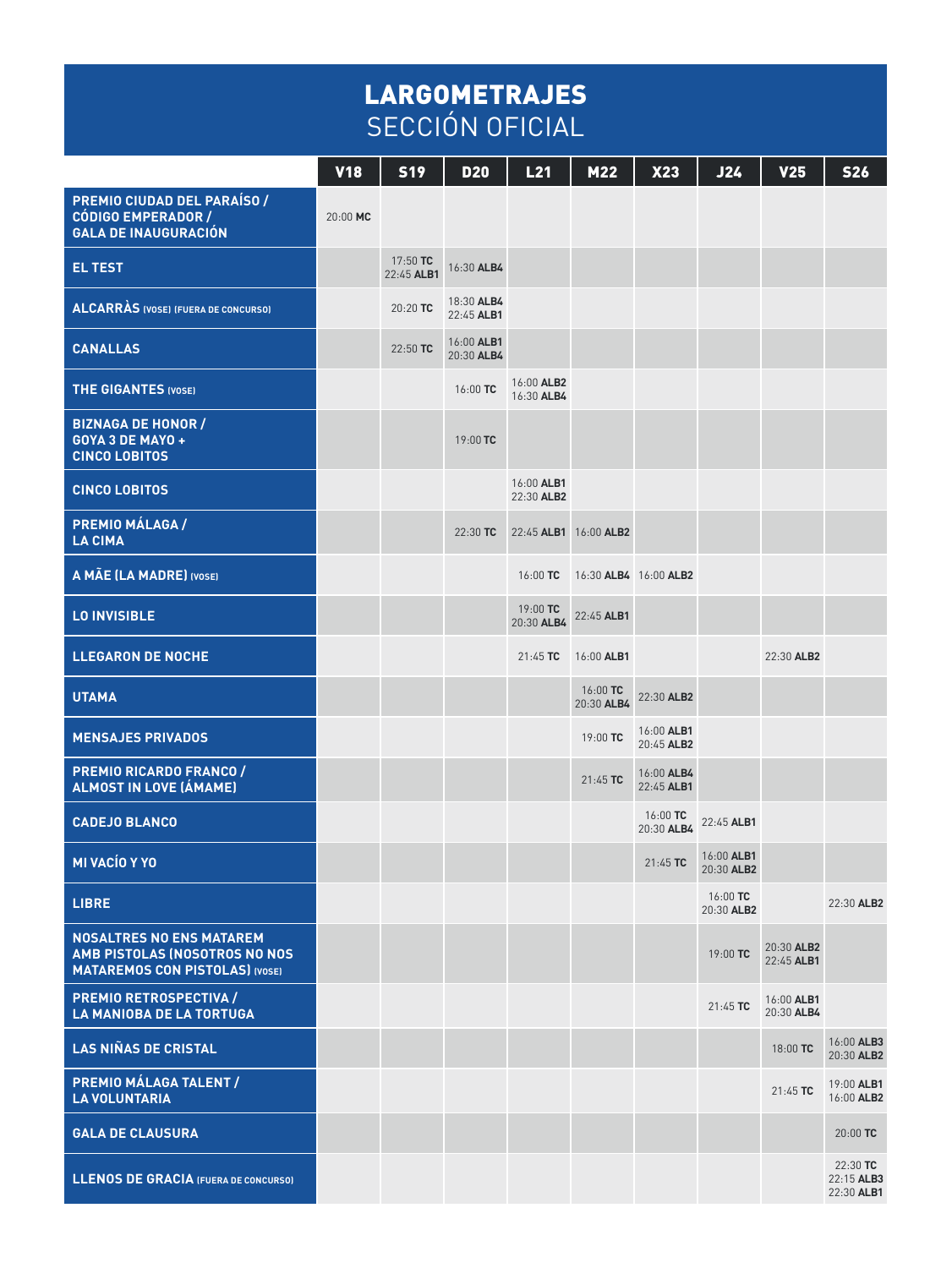## PASES ESPECIALES

### SECCIÓN OFICIAL NO COMPETITIVA PASES DE PRENSA Y PÚBLICO

(PASES DE PRENSA DISPONIBLES PARA PÚBLICO SEGÚN AFORO - PPP)

|                                 | <b>V18</b> | <b>S19</b>                        | <b>D20</b>                      | L21                             | M22                             | X23                             | J24 | V <sub>25</sub>                 | <b>S26</b> |
|---------------------------------|------------|-----------------------------------|---------------------------------|---------------------------------|---------------------------------|---------------------------------|-----|---------------------------------|------------|
| <b>SIN TI NO PUEDO</b>          |            | $12:30$ TC<br>(PPP)<br>19:30 ALB3 |                                 |                                 |                                 |                                 |     |                                 |            |
| <b>CAMERA CAFÉ, LA PELÍCULA</b> |            |                                   | 12:30 TC<br>(PPP)<br>19:30 ALB3 |                                 |                                 |                                 |     |                                 |            |
| <b>LA PIEL EN LLAMAS</b>        |            |                                   |                                 | 12:30 TC<br>(PPP)<br>19:30 ALB3 |                                 |                                 |     |                                 |            |
| <b>SINJAR IVOSEI</b>            |            |                                   |                                 |                                 | 12:30 TC<br>(PPP)<br>22:30 ALB2 |                                 |     |                                 |            |
| <b>TOSCANA</b>                  |            |                                   |                                 |                                 |                                 | 12:30 TC<br>(PPP)<br>19:30 ALB3 |     |                                 |            |
| <b>HÉROES DE BARRIO</b>         |            |                                   |                                 |                                 |                                 |                                 |     | 10:30 TC<br>(PPP)<br>19:30 ALB3 |            |

## PANTALLA TV

|                     | <b>V18</b> | <b>S19</b> | <b>D20</b> | L21        | M22        | X23        | J24        | V <sub>25</sub> | <b>S26</b> |
|---------------------|------------|------------|------------|------------|------------|------------|------------|-----------------|------------|
| <b>HERIDAS</b>      |            |            | 18:00 ALB1 |            |            |            |            |                 |            |
| <b>DÍAS MEJORES</b> |            |            |            | 18:00 ALB1 |            |            |            |                 |            |
| <b>RAPA</b>         |            |            |            |            | 18:00 ALB1 |            |            |                 |            |
| 800 METROS          |            |            |            |            |            | 17:00 TE   |            |                 |            |
| CHICOS, LA SERIE    |            |            |            |            |            | 18:00 ALB1 |            |                 |            |
| <b>CUCUT</b> (VOSE) |            |            |            |            |            |            | 18:00 ALB1 |                 |            |
| <b>SER O NO SER</b> |            |            |            |            |            |            |            | 18:00 ALB1      |            |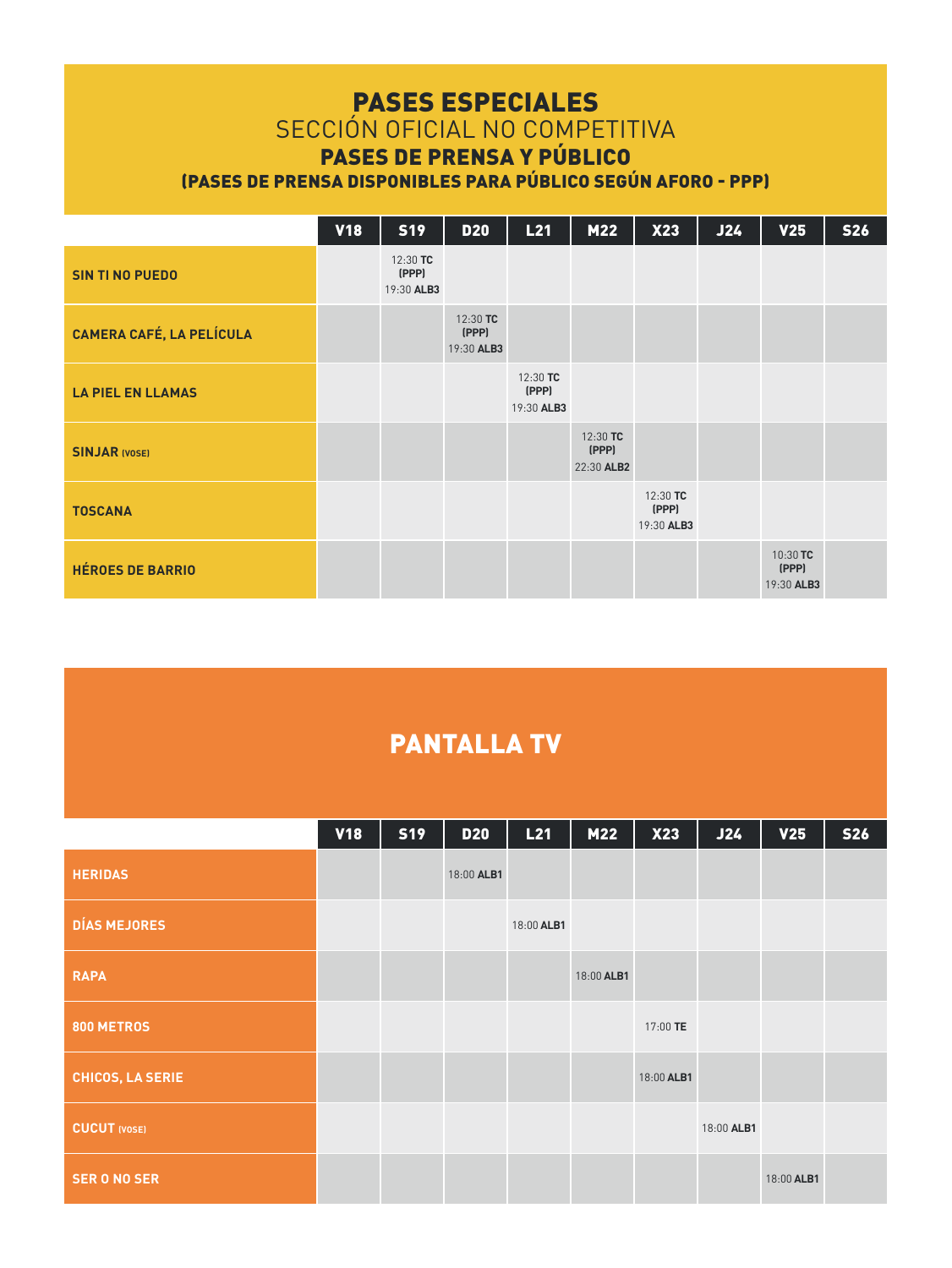## ZONAZINE SECCIÓN OFICIAL

|                                                    | <b>V18</b>                        | <b>S19</b>                        | <b>D20</b>                        | L21                               | M22                               | X23                               | J24                               | V <sub>25</sub>                   | <b>S26</b> |
|----------------------------------------------------|-----------------------------------|-----------------------------------|-----------------------------------|-----------------------------------|-----------------------------------|-----------------------------------|-----------------------------------|-----------------------------------|------------|
| <b>A VANISHING FOG</b><br>(ENTRE LA NIEBLA) (VOSE) | 16:45 ALB3<br>(PPP)<br>22:00 ALB3 |                                   |                                   |                                   |                                   |                                   |                                   |                                   |            |
| <b>DÚO</b>                                         |                                   | 16:45 ALB3<br>(PPP)<br>22:00 ALB3 |                                   |                                   |                                   |                                   |                                   |                                   |            |
| <b>ISÓSCELES</b>                                   |                                   |                                   | 16:45 ALB3<br>(PPP)<br>22:00 ALB3 |                                   |                                   |                                   |                                   |                                   |            |
| <b>MOSTRO</b>                                      |                                   |                                   |                                   | 16:45 ALB3<br>(PPP)<br>22:00 ALB3 |                                   |                                   |                                   |                                   |            |
| <b>UNA PELÍCULA PÓSTUMA</b>                        |                                   |                                   |                                   |                                   | 16:45 ALB3<br>(PPP)<br>22:00 ALB3 |                                   |                                   |                                   |            |
| <b>LIBÉLULAS</b>                                   |                                   |                                   |                                   |                                   |                                   | 16:45 ALB3<br>(PPP)<br>22:00 ALB3 |                                   |                                   |            |
| <b>TIEMPOS FUTUROS</b>                             |                                   |                                   |                                   |                                   |                                   |                                   | 16:45 ALB3<br>(PPP)<br>22:00 ALB3 |                                   |            |
| <b>AL ORIENTE</b>                                  |                                   |                                   |                                   |                                   |                                   |                                   | 19:15 ALB3<br>(PPP)               |                                   | 19:30 ALB3 |
| <b>LUGARES A LOS QUE</b><br><b>NUNCA HEMOS IDO</b> |                                   |                                   |                                   |                                   |                                   |                                   |                                   | 16:45 ALB3<br>(PPP)<br>22:00 ALB3 |            |

## +MÁLAGA PREMIERES INTERNACIONALES

|                                                                   | <b>V18</b> | <b>S19</b> | <b>D20</b> | L21        | <b>M22</b> | <b>X23</b> | J24        | <b>V25</b> | <b>S26</b> |
|-------------------------------------------------------------------|------------|------------|------------|------------|------------|------------|------------|------------|------------|
| AQUÍ ME RÍO YO (QUI RIDO IO) (VOSE)                               |            | 19:00 ALB1 |            |            |            |            |            |            |            |
| <b>MENTES MARAVILLOSAS (PRESQUE) (VOSE)</b>                       |            |            | 20:00 ALB1 |            |            |            |            |            |            |
| UN NUEVO MUNDO<br><b>(UN AUTRE MONDE)</b> (VOSE)                  |            |            |            | 20:00 ALB1 |            |            |            |            |            |
| <b>LAS CARTAS DE AMOR NO EXISTEN</b><br><b>(CHÈRE LÉA)</b> (VOSE) |            |            |            |            | 20:00 ALB1 |            |            |            |            |
| <b>PROMESAS EN PARÍS</b><br>(LES PROMESSES) (VOSE)                |            |            |            |            |            | 20:00 ALB1 |            |            |            |
| EL ARMA DEL ENGAÑO<br><b>(OPERATION MINCEMEAT) (VOSE)</b>         |            |            |            |            |            |            | 20:00 ALB1 |            |            |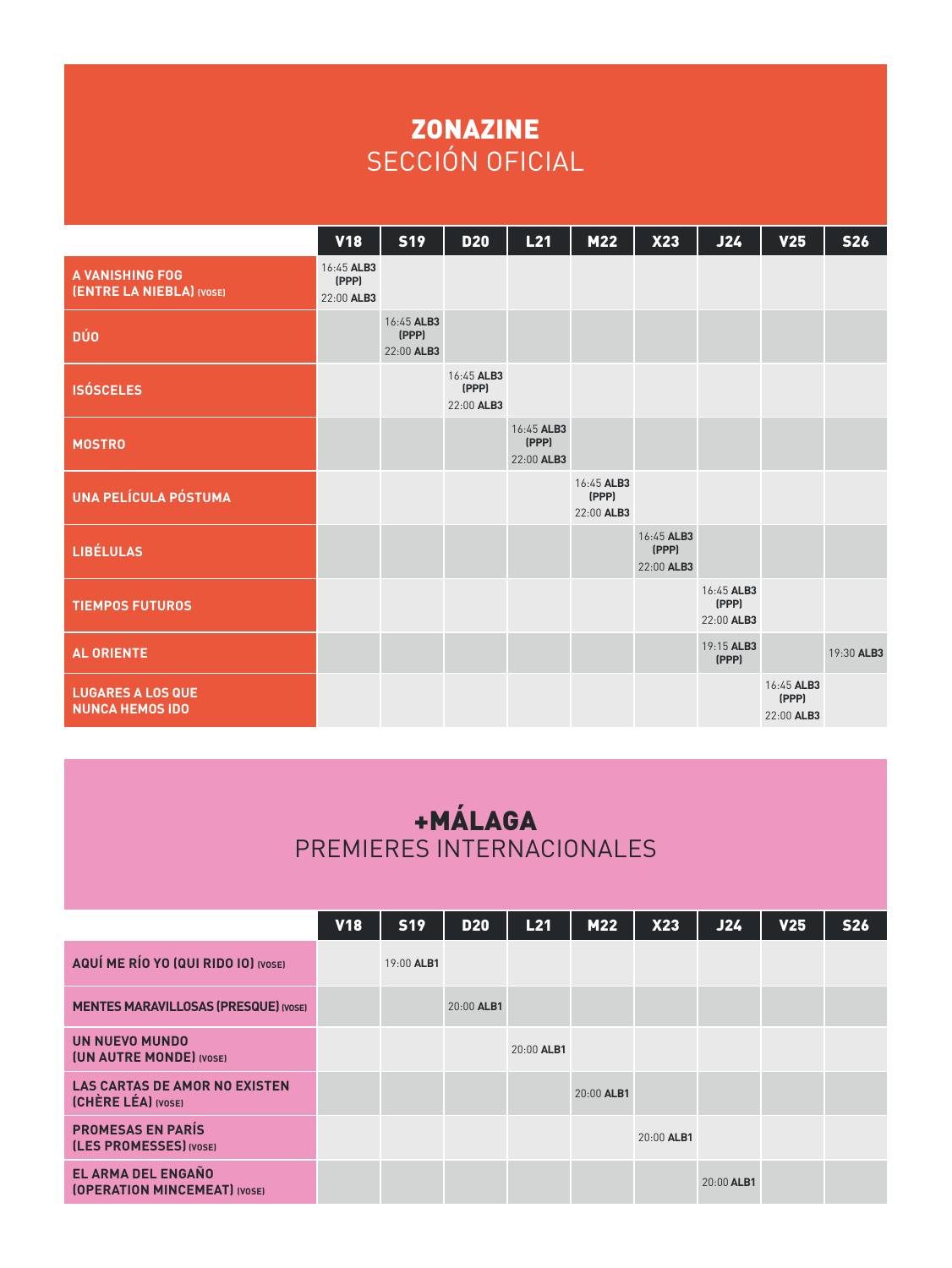## **DOCUMENTALES** LARGOMETRAJES Y CORTOMETRAJES SECCIÓN OFICIAL

|                                                                                                                              | <b>V18</b> | <b>S19</b> | <b>D20</b> | L21      | M22      | X23        | J24        | V <sub>25</sub> | <b>S26</b> |
|------------------------------------------------------------------------------------------------------------------------------|------------|------------|------------|----------|----------|------------|------------|-----------------|------------|
| <b>EL EN FUTURO PREDICCIONES</b><br><b>PARA UN PRESENTE EXTREMO +</b><br><b>PEZ VOLADOR +</b><br><b>LLAMARADA (VOSE)</b>     | 19:30 TE   |            |            |          |          |            |            |                 |            |
| UN VIENTO ROZA TU PUERTA +<br>LAS NIÑAS SIEMPRE DICEN LA VERDAD<br>+ BALIKA (VOSE)                                           | 22:00 TE   |            |            |          |          |            |            |                 |            |
| TODOS LOS DÍAS DOMINGO (VOSE) +<br><b>APUNTES DESDE EL ENCIERRO</b>                                                          |            | 19:30 TE   |            |          |          |            |            |                 |            |
| EL SEMBRADOR DE ESTRELLAS IVOSEI +<br><b>LA VISITA Y UN JARDÍN SECRETO</b>                                                   |            | 22:00 TE   |            |          |          |            |            |                 |            |
| EL DÍA QUE VOLARON LA MONTAÑA +<br><b>ROBIN BANK (VOSE)</b>                                                                  |            |            | 19:30 TE   |          |          |            |            |                 |            |
| NO TE AGÜITES +<br><b>TENER TIEMPO</b>                                                                                       |            |            | 22:00 TE   |          |          |            |            |                 |            |
| <b>CANCIÓN A UNA DAMA</b><br><b>EN LA SOMBRA</b>                                                                             |            |            |            | 19:30 TE |          |            |            |                 |            |
| HOTEL ROYAL (VOSE) +<br><b>DISTOPIA</b> (VOSE)                                                                               |            |            |            | 22:00 TE |          |            |            |                 |            |
| ET POURTANT ELLES ÉTAIENT LÀ<br>(Y SIN EMBARGO, ELLAS ESTABAN<br>AHI) (VOSE) +<br><b>DELIA</b>                               |            |            |            |          | 19:30 TE |            |            |                 |            |
| <b>CABALLO DE ESPUMA +</b><br><b>MEMÓRIA SUFOCADA</b><br>[MEMORIA SOFOCADA] (VOSE)                                           |            |            |            |          | 22:00 TE |            |            |                 |            |
| <b>MEMORIA DEL COS</b><br>[MEMORIA DEL CUERPO] (VOSE) +<br><b>EL SILENCIO DEL TOPO</b>                                       |            |            |            |          |          | 19:30 TE   |            |                 |            |
| A LOVE SONG IN SPANISH +<br>PARA SU TRANQUILIDAD,<br><b>HAGA SU PROPIO MUSEO</b>                                             |            |            |            |          |          | $22:00$ TE |            |                 |            |
| FE+<br><b>DE TODAS LAS COSAS</b><br><b>QUE SE HAN DE SABER</b>                                                               |            |            |            |          |          |            | 19:30 TE   |                 |            |
| <b>MEMORIA</b> (VOSE) +<br><b>TOLYATTI ADRIFT (VOSE)</b>                                                                     |            |            |            |          |          |            | $22:00$ TE |                 |            |
| <b>VIDRES DE COLORS</b><br>[VIDRIOS DE COLORES] (VOSE) +<br><b>FRANCESCA I L'AMOR</b><br><b>(FRANCESCA Y EL AMOR) (VOSE)</b> |            |            |            |          |          |            |            | 19:30 TE        |            |
| VICTORIA +<br><b>ALTER</b>                                                                                                   |            |            |            |          |          |            |            | 22:00 TE        |            |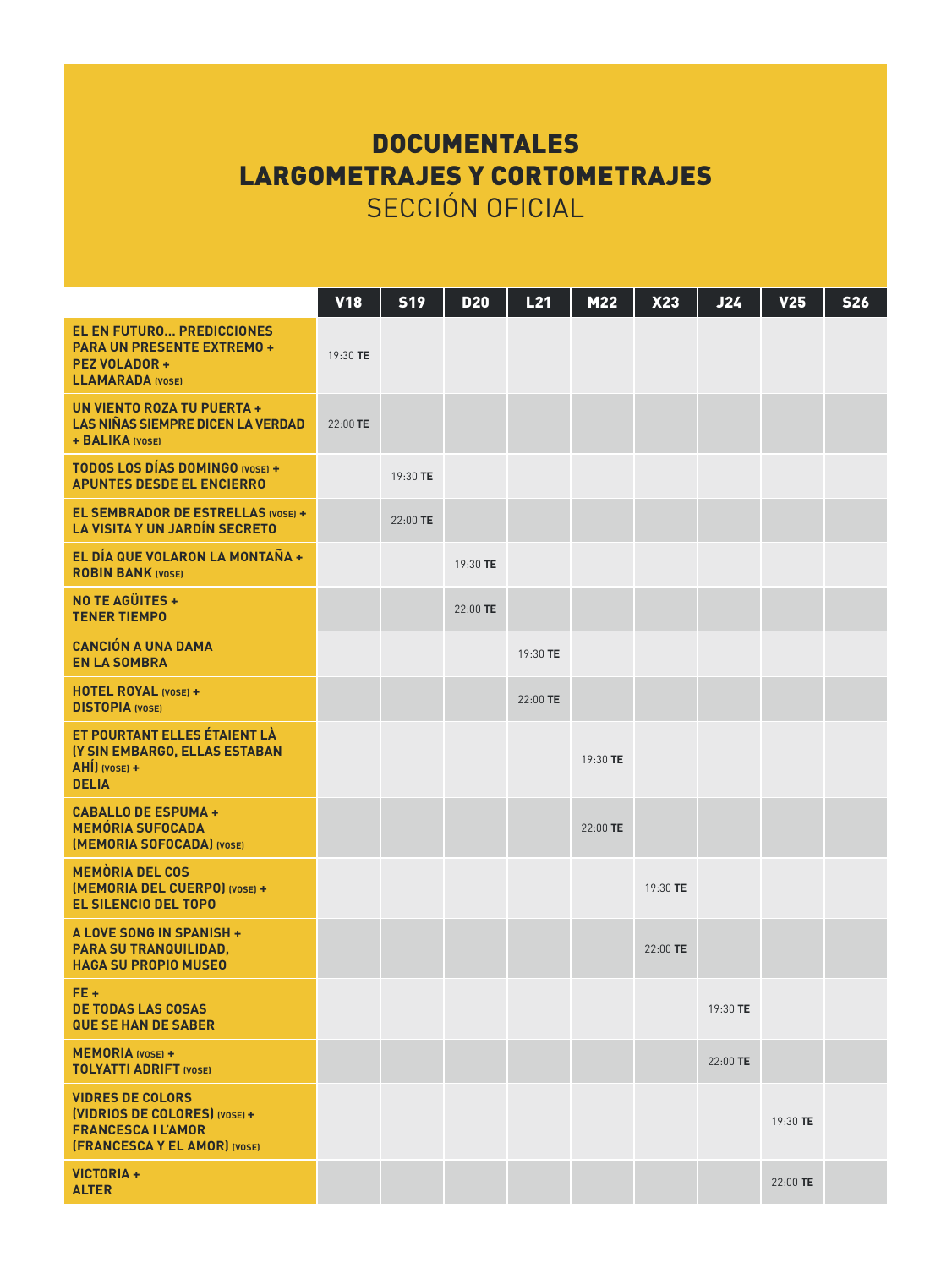## **DOCUMENTALES** PASES ESPECIALES

|                                                                                                   | <b>V18</b> | <b>S19</b> | <b>D20</b> | L21      | M22      | X23 | J24      | V <sub>25</sub> | <b>S26</b> |
|---------------------------------------------------------------------------------------------------|------------|------------|------------|----------|----------|-----|----------|-----------------|------------|
| <b>EMILIO PRADOS, CAZADOR DE NUBES</b>                                                            | 17:00 TE   |            |            |          |          |     |          |                 |            |
| <b>MARIO CAMUS SEGÚN EL CINE</b>                                                                  |            | 17:00 TE   |            |          |          |     |          |                 |            |
| 100 DÍAS CON LA TATA                                                                              |            | 20:00 MP   |            |          |          |     |          |                 |            |
| <b>EL VIAJE DE JULIETA</b>                                                                        |            |            | 17:00 TE   |          |          |     |          |                 |            |
| <b>CRUCE DE CAMINOS.</b><br><b>UN DOCUMENTAL SOBRE</b><br><b>MIGUEL RÍOS</b>                      |            |            | 18:15 MP   |          |          |     |          |                 |            |
| <b>UN VIAJE HACIA NOSOTROS</b>                                                                    |            |            | 20:00 MP   |          |          |     |          |                 |            |
| <b>BUÑUEL, UN CINEASTA SURREALISTA</b>                                                            |            |            |            | 20:00 MP |          |     |          |                 |            |
| <b>MCCURRY. THE PURSUIT OF COLOR</b><br><b>(MCCURRY, LA BÚSQUEDA DEL</b><br><b>COLOR</b> ) (VOSE) |            |            |            |          | 17:00 TE |     |          |                 |            |
| <b>D'OMBRES (DE SOMBRAS) (VOSE)</b>                                                               |            |            |            |          | 18:15 MP |     |          |                 |            |
| EL KÁISER DE LA ATLÁNTIDA (VOSE)                                                                  |            |            |            |          | 20:00 MP |     |          |                 |            |
| <b>ONDE MÁIS DOE</b><br><b>(DONDE MÁS DUELE)</b> (VOSE)                                           |            |            |            |          |          |     | 17:00 TE |                 |            |
| <b>JUANITO</b>                                                                                    |            |            |            |          |          |     |          | 17:00 TE        |            |
| <b>LA GRAN AVENTURA DE GUARAPO</b>                                                                |            |            |            |          |          |     |          | 16:00 ALB2      |            |
| <b>LEGIONARIAS</b>                                                                                |            |            |            |          |          |     |          | 19:00 MVA       |            |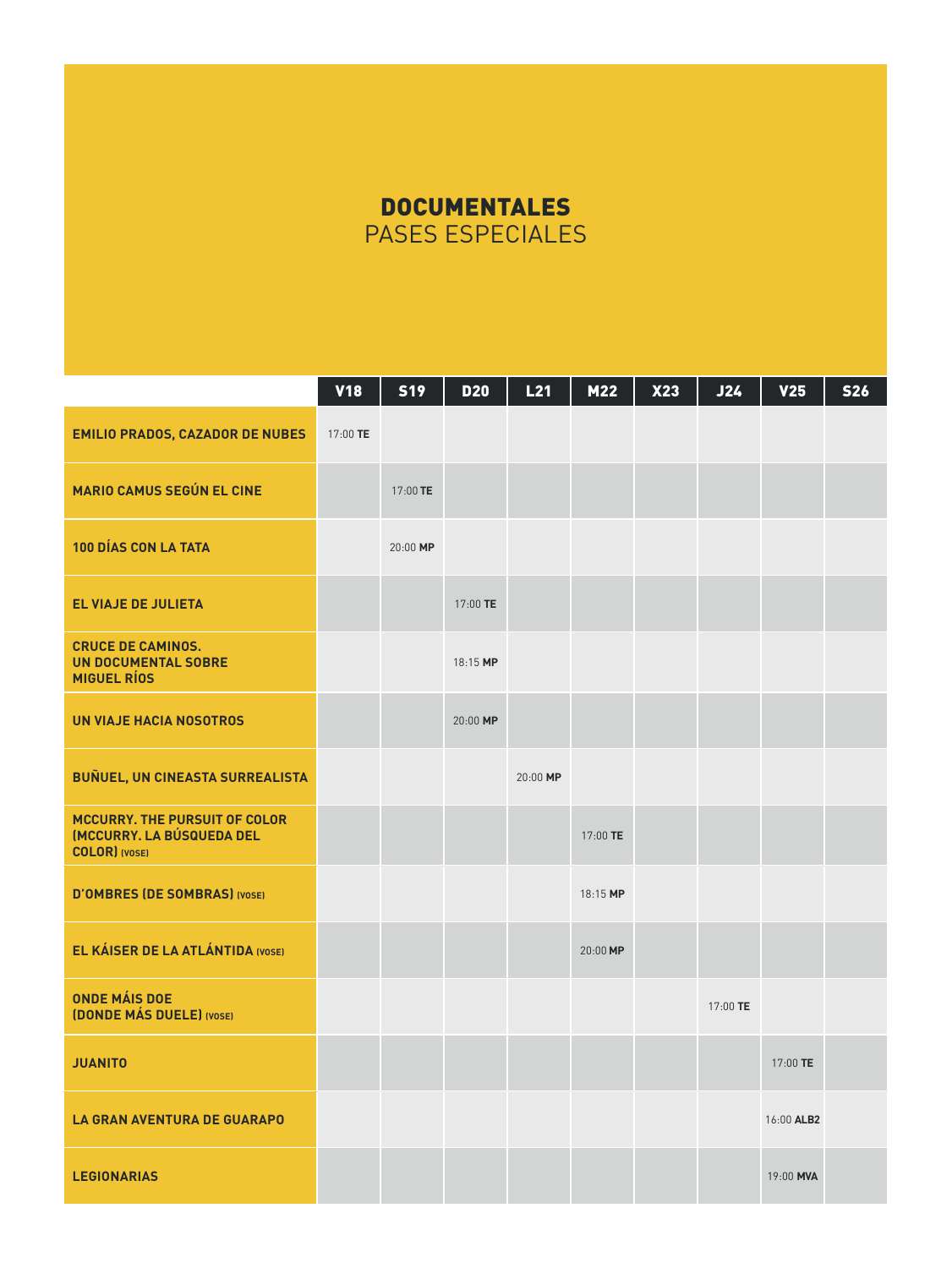### CORTOMETRAJES SECCIÓN OFICIAL

|                                                | <b>V18</b> | <b>S19</b>           | <b>D20</b>           | L21 | <b>M22</b> | <b>X23</b> | J24 | V <sub>25</sub> | <b>S26</b> |
|------------------------------------------------|------------|----------------------|----------------------|-----|------------|------------|-----|-----------------|------------|
| <b>PROGRAMA 1 -</b><br><b>ESTADO DE ALARMA</b> |            | 16:00 ALB2 17:00 MVA |                      |     |            |            |     |                 |            |
| <b>PROGRAMA 2 -</b><br><b>CONFINAMIENTO</b>    |            | 20:30 ALB2 20:30 MVA |                      |     |            |            |     |                 |            |
| PROGRAMA 3 -<br><b>DISTANCIAMIENTO SOCIAL</b>  |            |                      | 16:00 ALB2 17:00 MVA |     |            |            |     |                 |            |
| <b>PROGRAMA 4 -</b><br><b>NUEVA VARIANTE</b>   |            |                      | 20:30 ALB2 21:00 MVA |     |            |            |     |                 |            |

| <b>CORTOMETRAJES MÁLAGA</b><br>SECCIÓN OFICIAL |                      |           |       |           |             |  |     |                 |                 |  |  |  |
|------------------------------------------------|----------------------|-----------|-------|-----------|-------------|--|-----|-----------------|-----------------|--|--|--|
|                                                | <b>V18</b>           | 519       | D20 1 | - L21 - I | $M22$ $X23$ |  | J24 | V <sub>25</sub> | S <sub>26</sub> |  |  |  |
| PROGRAMA 1 -<br>TEST DE AUTODIAGNÓSTICO        | 18:00 ALB1 17:00 MVA |           |       |           |             |  |     |                 |                 |  |  |  |
| <b>PROGRAMA 2 -</b><br>PERIODO DE INCUBACIÓN   | $20:15$ ALB1         | 19:00 MVA |       |           |             |  |     |                 |                 |  |  |  |

| <b>CORTOMETRAJES ANIMAZINE</b><br>SECCIÓN OFICIAL                          |            |                      |     |     |     |                   |     |                 |                 |  |  |  |
|----------------------------------------------------------------------------|------------|----------------------|-----|-----|-----|-------------------|-----|-----------------|-----------------|--|--|--|
|                                                                            | <b>V18</b> | - S19 I              | D20 | L21 | M22 | <b>X23</b><br>- 1 | J24 | V <sub>25</sub> | S <sub>26</sub> |  |  |  |
| PROGRAMA ÚNICO -<br><b>EQUIPO DE PROTECCIÓN</b><br><b>INDIVIDUAL (EPI)</b> |            | 22:30 ALB2 19:00 MVA |     |     |     |                   |     |                 |                 |  |  |  |

| <b>CORTOMETRAJES</b><br><b>FUERA DE CONCURSO</b> |            |            |            |            |  |                   |            |                 |                 |  |  |  |
|--------------------------------------------------|------------|------------|------------|------------|--|-------------------|------------|-----------------|-----------------|--|--|--|
|                                                  | <b>V18</b> | <b>S19</b> | <b>D20</b> | - 11       |  | $L21$   M22   X23 | <b>J24</b> | V <sub>25</sub> | S <sub>26</sub> |  |  |  |
| ANABEL +<br><b>EL PARQUE DE JUEGOS</b>           |            |            |            | 20:30 ALB2 |  |                   |            |                 |                 |  |  |  |

|                                                         | <b>AYUDAS A LA CREACIÓN AUDIOVISUAL</b><br>' FUERA DE CONCURSO. |     |  |  |                         |  |     |                 |            |  |  |  |
|---------------------------------------------------------|-----------------------------------------------------------------|-----|--|--|-------------------------|--|-----|-----------------|------------|--|--|--|
|                                                         | <b>V18</b>                                                      | S19 |  |  | $D20$   L21   M22   X23 |  | J24 | V <sub>25</sub> | <b>S26</b> |  |  |  |
| <b>PROGRAMA ÚNICO -</b><br><b>INCIDENCIA ACUMUI ADA</b> | 22:30 ALB1 20:30 MVA                                            |     |  |  |                         |  |     |                 |            |  |  |  |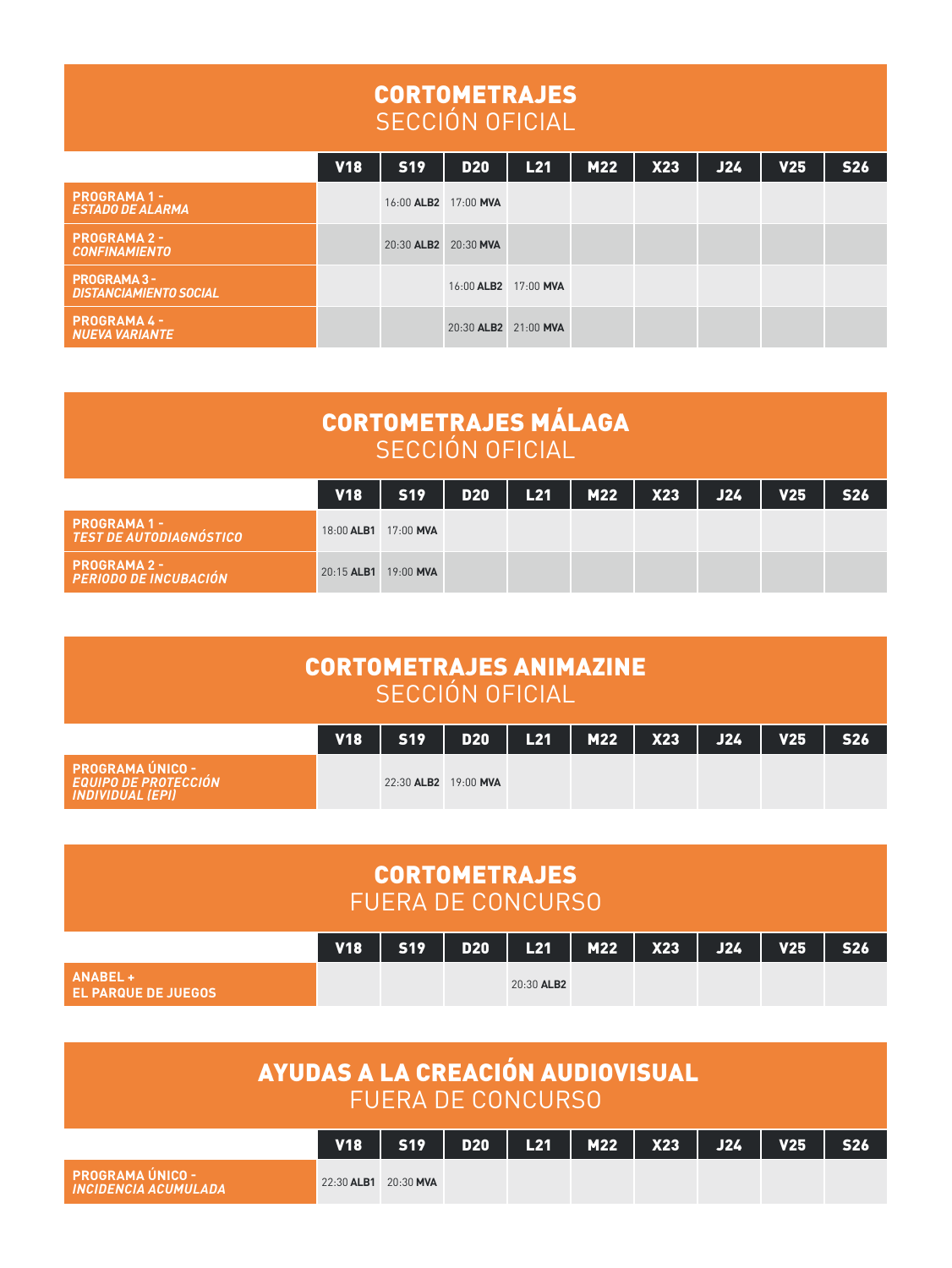### LARGOMETRAJES SECCIÓN OFICIAL PASES DE PRENSA (DISPONIBLE TAMBIÉN PARA PÚBLICO SEGÚN AFORO)

|                                                                                                           | <b>V18</b> | <b>S19</b> | <b>D20</b> | L21        | M22        | X23        | <b>J24</b> | <b>V25</b> | <b>S26</b> |
|-----------------------------------------------------------------------------------------------------------|------------|------------|------------|------------|------------|------------|------------|------------|------------|
| <b>CÓDIGO EMPERADOR</b>                                                                                   | 11:00 ALB1 |            |            |            |            |            |            |            |            |
| <b>EL TEST</b>                                                                                            | 16:00 ALB1 |            |            |            |            |            |            |            |            |
| <b>ALCARRAS</b> (VOSE) (FUERA DE CONCURSO)                                                                |            | 8:30 ALB1  |            |            |            |            |            |            |            |
| <b>CANALLAS</b>                                                                                           |            | 12:00 ALB1 |            |            |            |            |            |            |            |
| <b>THE GIGANTES (VOSE)</b>                                                                                |            | 18:30 ALB2 |            |            |            |            |            |            |            |
| <b>CINCO LOBITOS</b>                                                                                      |            |            | 8:30 ALB1  |            |            |            |            |            |            |
| <b>LA CIMA</b>                                                                                            |            |            | 12:00 ALB1 |            |            |            |            |            |            |
| A MÃE (LA MADRE) (VOSE)                                                                                   |            |            | 18:30 ALB2 |            |            |            |            |            |            |
| <b>LO INVISIBLE</b>                                                                                       |            |            |            | 8:30 ALB1  |            |            |            |            |            |
| <b>LLEGARON DE NOCHE</b>                                                                                  |            |            |            | 12:00 ALB1 |            |            |            |            |            |
| <b>UTAMA</b>                                                                                              |            |            |            | 18:30 ALB2 |            |            |            |            |            |
| <b>MENSAJES PRIVADOS</b>                                                                                  |            |            |            |            | 8:30 ALB1  |            |            |            |            |
| ALMOST IN LOVE (ÁMAME)                                                                                    |            |            |            |            | 12:00 ALB1 |            |            |            |            |
| <b>CADEJO BLANCO</b>                                                                                      |            |            |            |            |            | 8:30 ALB1  |            |            |            |
| MI VACÍO Y YO                                                                                             |            |            |            |            |            | 12:00 ALB1 |            |            |            |
| <b>LIBRE</b>                                                                                              |            |            |            |            |            | 18:30 ALB2 |            |            |            |
| <b>NOSALTRES NO ENS MATAREM</b><br>AMB PISTOLAS (NOSOTROS NO NOS<br><b>MATAREMOS CON PISTOLAS) (VOSE)</b> |            |            |            |            |            |            | 8:30 ALB1  |            |            |
| <b>LA MANIOBA DE LA TORTUGA</b>                                                                           |            |            |            |            |            |            | 12:00 ALB1 |            |            |
| <b>LAS NIÑAS DE CRISTAL</b>                                                                               |            |            |            |            |            |            |            | 8:30 ALB1  |            |
| <b>LA VOLUNTARIA</b>                                                                                      |            |            |            |            |            |            |            | 12:00 ALB1 |            |
| <b>LLENOS DE GRACIA (FUERA DE CONCURSO)</b>                                                               |            |            |            |            |            |            |            |            | 10:00 ALB1 |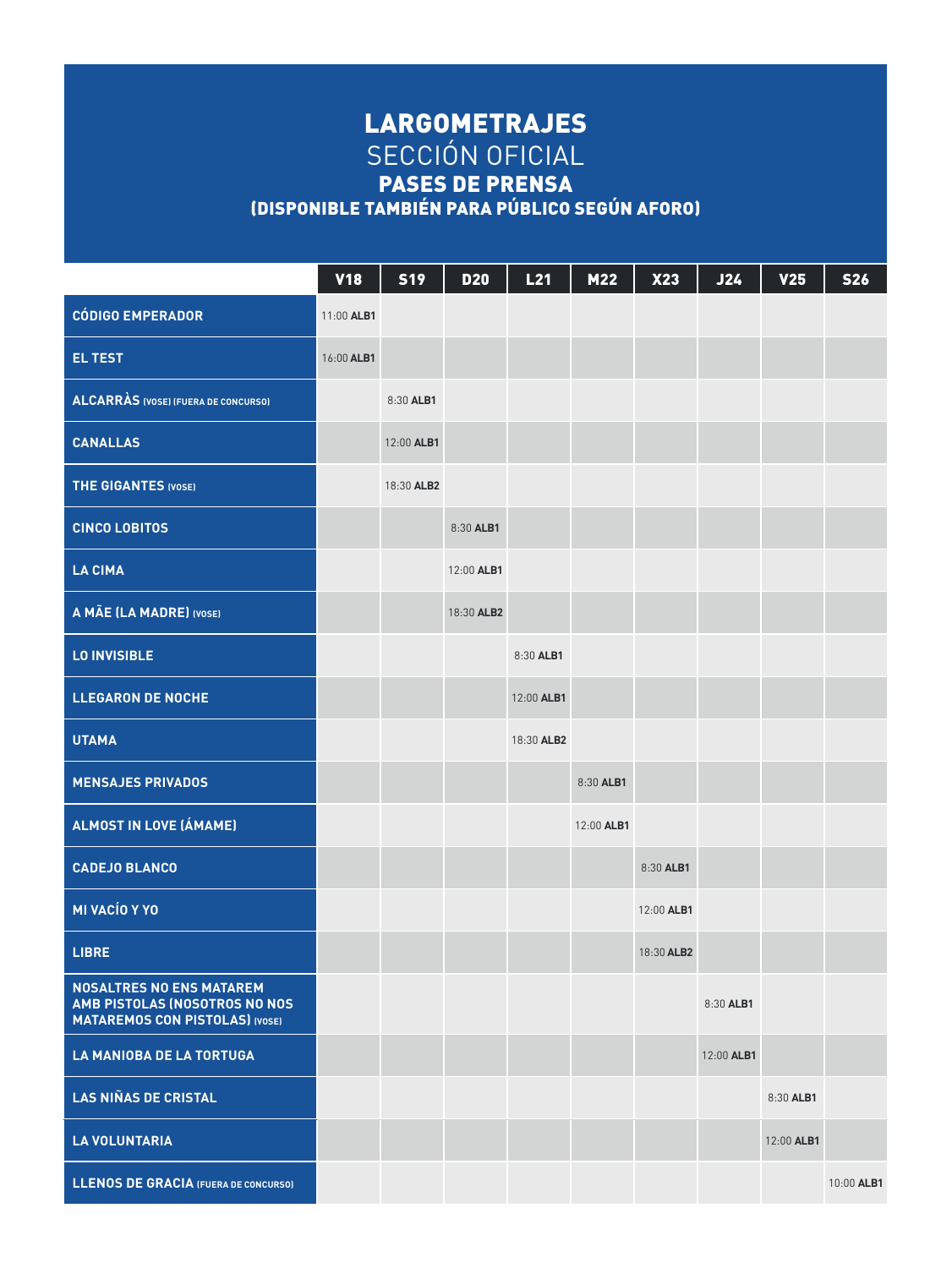|                             | <b>PASES ESPECIALES</b> |  |  |  |  |  |                                           |  |            |  |  |  |  |  |
|-----------------------------|-------------------------|--|--|--|--|--|-------------------------------------------|--|------------|--|--|--|--|--|
|                             | <b>V18</b>              |  |  |  |  |  | $519$   D20   L21   M22   X23   J24   V25 |  | <b>S26</b> |  |  |  |  |  |
| <b>DEL ROSA AL AMARILLO</b> |                         |  |  |  |  |  | 18:15 MP                                  |  |            |  |  |  |  |  |

| <b>CINEMA COCINA</b> |  |
|----------------------|--|
| SECCIÓN OFICIAL      |  |

|                                                                                                  | <b>V18</b> | <b>S19</b> | <b>D20</b> | L21        | M22        | X23      | J24        | V <sub>25</sub> | <b>S26</b> |
|--------------------------------------------------------------------------------------------------|------------|------------|------------|------------|------------|----------|------------|-----------------|------------|
| EL NIDAL +<br><b>LA PASIÓN ARTESANAL</b>                                                         |            | 11:00 TE   |            |            |            |          |            |                 |            |
| LOS CHIVOS NO COMEN COROZO +<br>EL CLUB DE LOS CANTINEROS                                        |            |            | 11:00 TE   |            |            |          |            |                 |            |
| <b>BARMAD, LAS 7 DIFERENCIAS +</b><br><b>HARVEST MOON (SIGUIENDO LA LUNA)</b>                    |            |            |            | $11:00$ TE |            |          |            |                 |            |
| <b>ARROZ Y CONEJO +</b><br><b>OTRA COSECHA</b>                                                   |            |            |            |            | $11:00$ TE |          |            |                 |            |
| <b>MARIA JOSÉ SAN ROMÁN.</b><br>LA ESENCIA SOSTENIBLE +<br><b>EL CHEF DEL AOVE</b>               |            |            |            |            |            | 11:00 TE |            |                 |            |
| 8 COMA 28 METROS CUADRADOS +<br>LA CUINA DELS HOMES (LA COCINA<br><b>DE LOS HOMBRES</b> I (VOSE) |            |            |            |            |            |          | $11:00$ TE |                 |            |
| LA CESTA +<br><b>SEMBRANDO EL FUTURO (VOSE)</b>                                                  |            |            |            |            |            |          |            | 10:00 TE        |            |

| <b>LATIN AMERICAN FOCUS</b><br><b>COSTA RICA</b> |            |            |            |     |            |            |            |            |            |  |  |  |
|--------------------------------------------------|------------|------------|------------|-----|------------|------------|------------|------------|------------|--|--|--|
|                                                  | <b>V18</b> | <b>S19</b> | <b>D20</b> | L21 | M22        | <b>X23</b> | J24        | <b>V25</b> | <b>S26</b> |  |  |  |
| <b>ABRÁZAME COMO ANTES</b>                       |            |            |            |     |            |            | 18:30 ALB2 |            |            |  |  |  |
| <b>VIOLETA AL FIN</b>                            |            |            |            |     | 20:00 ALB3 |            |            |            |            |  |  |  |
| <b>CALLOS</b>                                    |            |            |            |     |            |            |            | 18:30 ALB2 |            |  |  |  |
| <b>OBJETOS REBELDES</b>                          |            |            |            |     |            |            |            |            | 16:30 ALB4 |  |  |  |

| <b>PELÍCULA DE ORO</b><br>$L21$   M22   X23   J24 |            |     |                        |  |            |  |  |            |            |  |  |  |
|---------------------------------------------------|------------|-----|------------------------|--|------------|--|--|------------|------------|--|--|--|
|                                                   | <b>V18</b> | S19 | D <sub>20</sub><br>- 1 |  |            |  |  | <b>V25</b> | <b>S26</b> |  |  |  |
| EL BOSQUE DEL LOBO                                |            |     |                        |  | 18:30 ALB2 |  |  |            |            |  |  |  |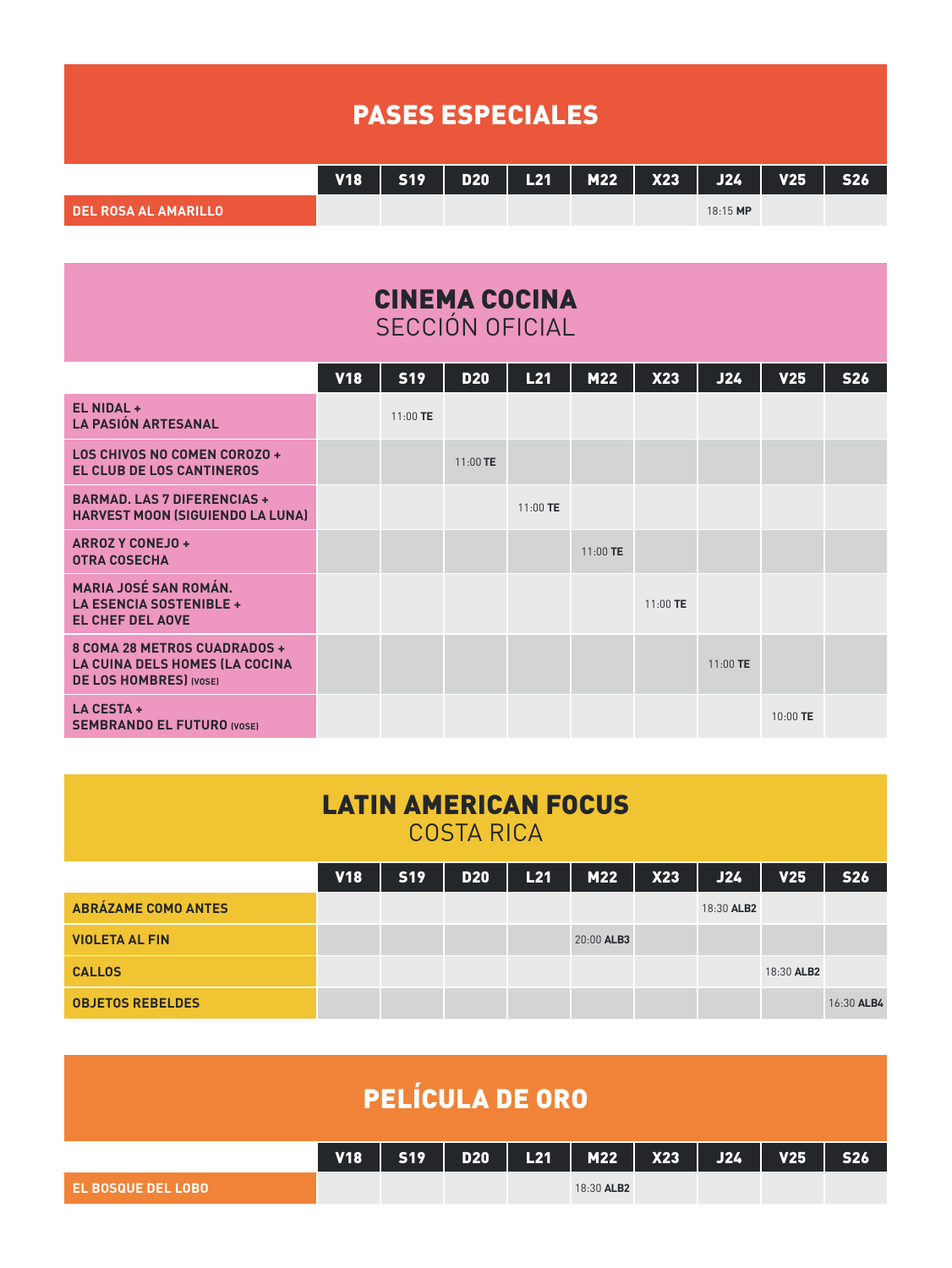| PREMIO RETROSPECTIVA / MÁLAGA HOY |            | <b>MERCEDES MORÁN</b> |            |     |            |     |            |            |            |
|-----------------------------------|------------|-----------------------|------------|-----|------------|-----|------------|------------|------------|
|                                   | <b>V18</b> | <b>S19</b>            | <b>D20</b> | L21 | M22        | X23 | <b>J24</b> | <b>V25</b> | <b>S26</b> |
| <b>LA NIÑA SANTA</b>              |            |                       |            |     | 22:30 ALB4 |     |            |            |            |
| <b>LA CIÉNAGA</b>                 |            |                       |            |     |            |     | 16:00 ALB2 |            |            |
| ARAÑA                             |            |                       |            |     |            |     |            | 20:00 ALB1 |            |
| <b>NERUDA</b>                     |            |                       |            |     |            |     |            |            | 18:00 ALB4 |

## AFIRMANDO LOS DERECHOS DE LAS MUJERES

|                                                                                                                             | <b>V18</b> | <b>S19</b> | <b>D20</b> | L21 | M22 | X23       | J24       | V <sub>25</sub> | <b>S26</b> |
|-----------------------------------------------------------------------------------------------------------------------------|------------|------------|------------|-----|-----|-----------|-----------|-----------------|------------|
| <b>DESOBEDIENTES, LA HISTORIA</b><br>DE FEMEN EN ESPAÑA +<br><b>MAMA (VOSE) +</b><br><b>DAIDA BACK TO THE OCEAN</b>         |            |            |            |     |     | 17:30 MVA |           |                 |            |
| <b>NORBERAREN GELA</b><br><b>[UNA HABITACIÓN PROPIA] (VOSE) +</b><br>$SORDA +$<br><b>LAS PICAPEDRERAS</b>                   |            |            |            |     |     | 20:00 MVA |           |                 |            |
| <b>LAS CARTAS PERDIDAS +</b><br>POLIFONÍA - MULHERES NA TÉCNICA                                                             |            |            |            |     |     |           | 17:00 MVA |                 |            |
| <b>ONCE UPON A PLACE</b><br>(ERASE UN LUGAR) (VOSE) +<br><b>LLANA NEGRA +</b><br><b>LOS ELEGIDOS</b><br>(MUJERES EN ESCENA) |            |            |            |     |     |           | 19:00 MVA |                 |            |
| <b>DAIDA BACK TO THE OCEAN +</b><br><b>LAS CARTAS PERDIDAS +</b><br>$SORDA +$<br><b>ENTREGA DE PREMIOS</b>                  |            |            |            |     |     |           |           | 10:00 ALB3      |            |

## 5 MINUTOS DE CINE

|                                   | <b>V18</b> | <b>S19</b> | <b>D20</b> | L21      | M22 | X23       | J24 | <b>V25</b> | <b>S26</b> |
|-----------------------------------|------------|------------|------------|----------|-----|-----------|-----|------------|------------|
| ÉLITE                             |            | 17:00 MP   |            |          |     |           |     |            |            |
| <b>EL JUEGO</b>                   |            | 18:15 MP   |            |          |     |           |     |            |            |
| <b>LA PECERA</b>                  |            |            | 17:00 UMA  |          |     |           |     |            |            |
| ¿VIENES 0 VOY?                    |            |            | 18:00 UMA  |          |     |           |     |            |            |
| <b>DEVOCIÓN</b>                   |            |            | 19:00 UMA  |          |     |           |     |            |            |
| <b>LOS BUENOS MODALES</b>         |            |            |            | 17:00 MP |     |           |     |            |            |
| <b>COMO DIOS MANDA</b>            |            |            |            | 18:15 MP |     |           |     |            |            |
| <b>TE DESEAMOS TODGS</b>          |            |            |            |          |     | 17:00 UMA |     |            |            |
| <b>EL BUEN SALVAJE</b>            |            |            |            |          |     | 18:00 UMA |     |            |            |
| <b>ARCOIRIS EN BLANCO Y NEGRO</b> |            |            |            |          |     | 19:00 UMA |     |            |            |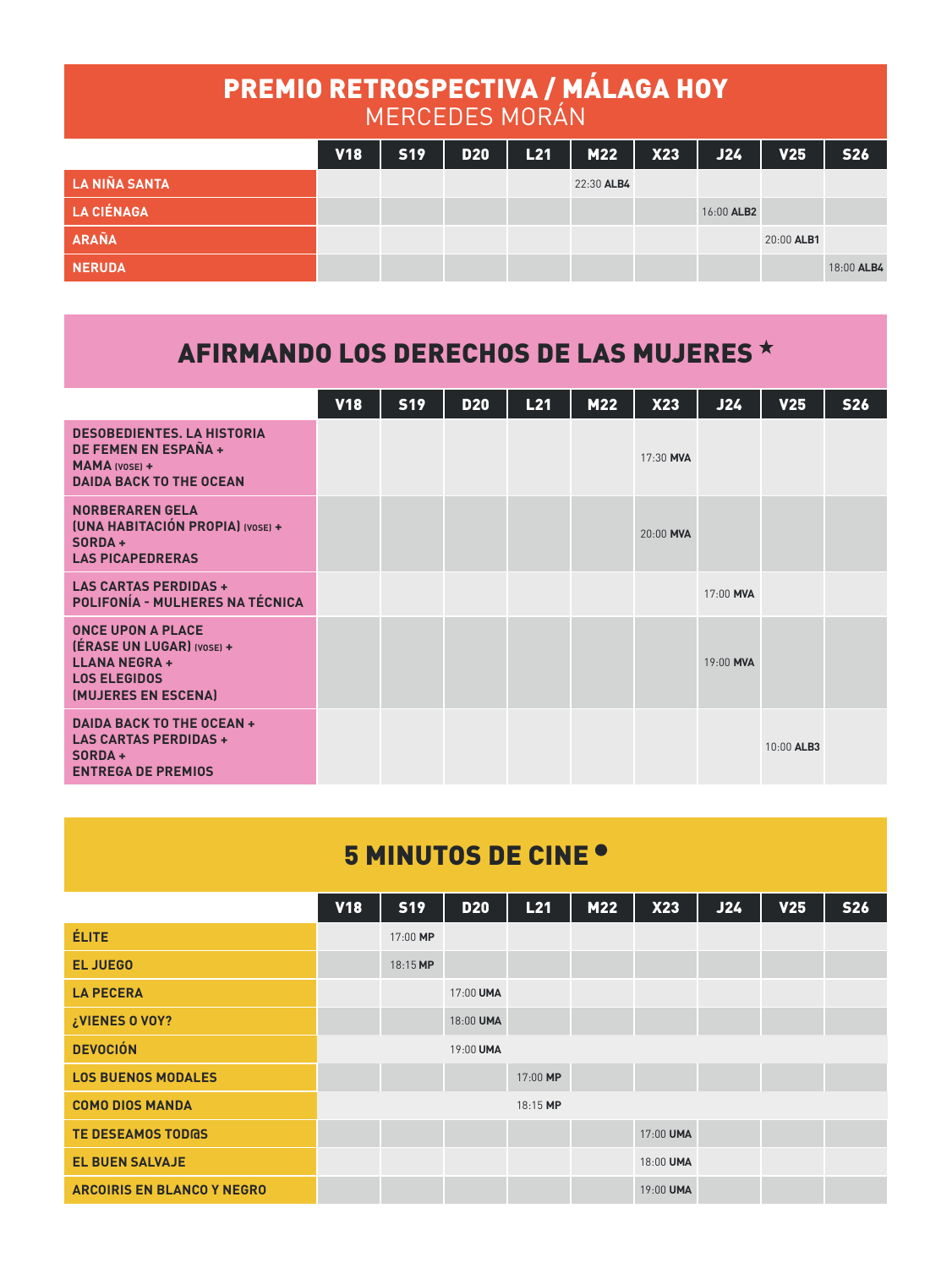|                    | <b>GALA MÁLAGA CINEMA ·</b> |  |  |                                         |  |            |
|--------------------|-----------------------------|--|--|-----------------------------------------|--|------------|
|                    | <b>V18</b>                  |  |  | S19   D20   L21   M22   X23   J24   V25 |  | <b>S26</b> |
| GALA MÁLAGA CINEMA |                             |  |  | $19:00$ TC                              |  |            |

## OTRAS ACTIVIDADES

|                                | <b>V18</b> |          |  | S19   D20   L21   M22   X23   J24 |  | V25 | <b>S26</b> |
|--------------------------------|------------|----------|--|-----------------------------------|--|-----|------------|
| <b>PICA PICA</b>               |            | 12:00 MC |  |                                   |  |     |            |
| <b>. ESTIRANDO EL CHICLE '</b> |            | 18:00 MC |  |                                   |  |     |            |

|                                         |  | V18   S19   D20   L21   M22   X23   J24   V25   S26   D27 <sup> </sup> |  |  |            |
|-----------------------------------------|--|------------------------------------------------------------------------|--|--|------------|
| <b>LOS PLANETAS, CONCIERTO ESENCIAL</b> |  |                                                                        |  |  | $19:00$ TC |

## MARATÓN DEL FESTIVAL

|                                         | <b>D27</b> |
|-----------------------------------------|------------|
| PREMIO PÚBLICO LARGOMETRAJES SO         | 19:00 ALB1 |
| BIZNAGA DE ORO PELÍCULA LATINA          | 16:00 ALB1 |
| BIZNAGA DE ORO PELÍCULA ESPAÑOLA        | 22:00 ALB1 |
| PREMIO DEL PÚBLICO ZONAZINE             | 16:30 ALB3 |
| PREMIO MEJOR PELÍCULA ESPAÑOLA ZONAZINE | 19:15 ALB3 |
| PREMIO MEJOR PELÍCULA LATINA ZONAZINE   | 21:30 ALB3 |
| <b>MEJOR DOCUMENTAL</b>                 | 16:45 ALB2 |
| PREMIO DEL PÚBLICO DOCUMENTAL           | 21:30 ALB2 |